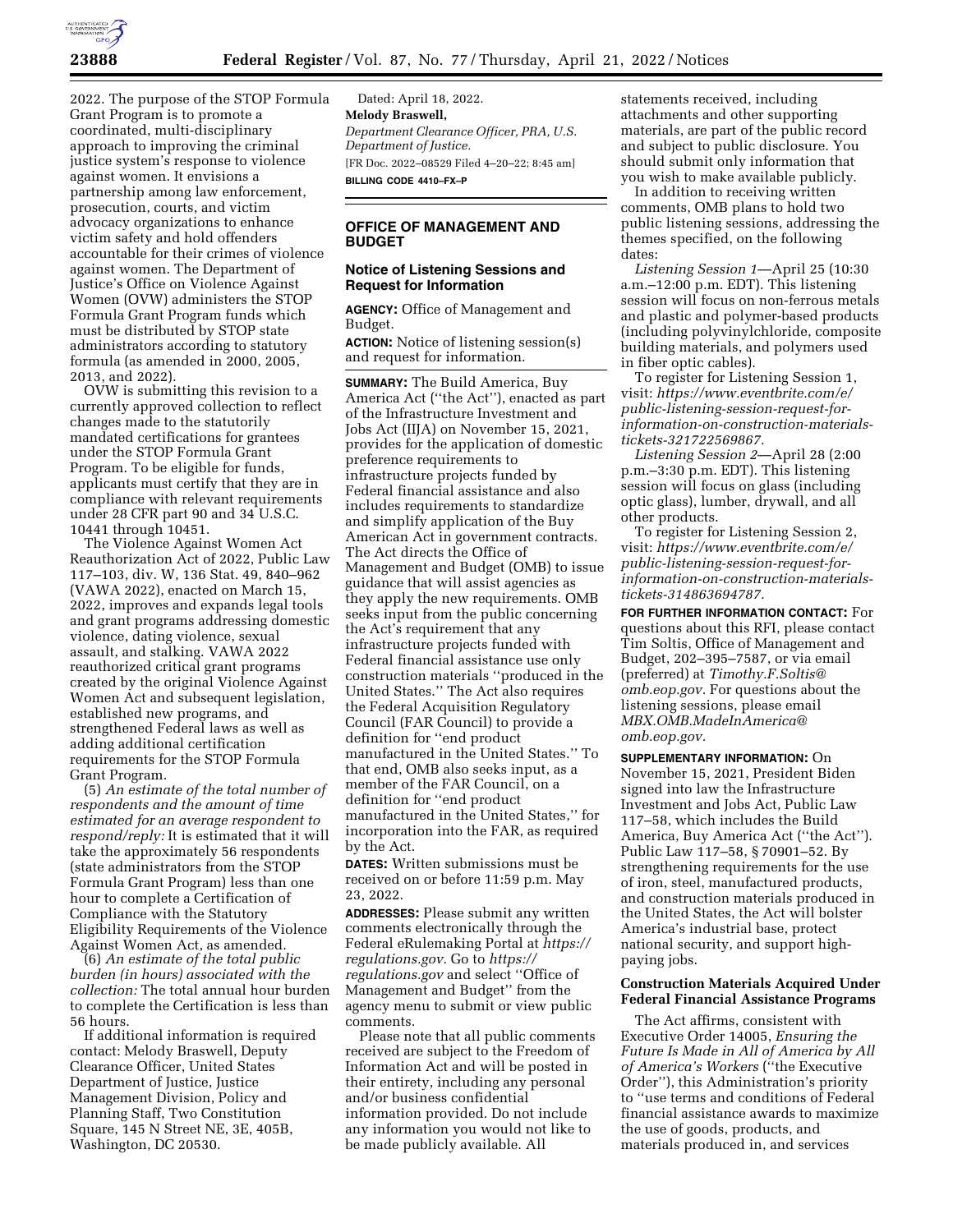offered in, the United States.'' (Exec. Order No. 14005). Under the Act's requirements, all iron, steel, manufactured products, and construction materials used in infrastructure projects funded at least partly by Federal financial assistance must be produced in the United States. In contrast to the Buy America requirement applied to the 2009 American Recovery and Reinvestment Act, the statutory authority provided by the Act is not limited to the funds appropriated or authorized in the IIJA. BABA prohibits the award of Federal financial assistance for infrastructure unless all of the iron, steel, manufactured products, and construction materials used in the project are produced in the United **States** 

Waivers traditionally available under existing Buy America laws are authorized under the Act where (1) applying the Buy America requirement would be inconsistent with the public interest; (2) where the iron, steel, manufactured products or construction material is not produced in the United States in sufficient and reasonably available quantities or of a satisfactory quality; and (3) where inclusion of the domestic products or construction materials will increase the cost of the overall project by more than 25 percent. In addition, Congress directs that the Act be applied in a manner consistent with U.S. trade agreement obligations related to Government procurement.

The Act empowers OMB's Made in America Office (''MIAO'') to maximize and enforce compliance with legal authorities, including the Act itself, which establish preferences for goods made in the United States. MIAO aims to increase reliance on domestic supply chains and reduce the need for products that are not produced in the United States through a strategic process aimed at: Achieving consistency across agencies; gathering data to support decision-making to make U.S. supply chains more resilient; bringing increased transparency to waivers in order to send clear demand signals to domestic producers; and prioritizing efforts on changes that will have the greatest impact. (OMB Memorandum M–21–26, Increasing Opportunities for Domestic Sourcing and Reducing the Need for Waivers from Made in America Laws available at: *[https://](https://www.whitehouse.gov/wp-content/uploads/2020/11/M-21-06.pdf) [www.whitehouse.gov/wp-content/](https://www.whitehouse.gov/wp-content/uploads/2020/11/M-21-06.pdf) [uploads/2020/11/M-21-06.pdf](https://www.whitehouse.gov/wp-content/uploads/2020/11/M-21-06.pdf)*).

The Act defines construction materials to be ''produced in the United States'' if ''all manufacturing processes'' for the materials occurred in the United States. The Act directs OMB to issue

standards that define the term ''all manufacturing processes'' as it applies to U.S.-produced construction materials. In doing so, OMB must:

(A) Ensure that the standards require that each manufacturing process required for the manufacture of the construction material and the inputs of the construction material occurs in the United States; and

(B) take into consideration and seek to maximize the direct and indirect jobs benefited or created in the production of the construction material.

To establish standards defining the term ''all manufacturing processes'' in the case of construction materials, OMB must first determine to which materials the standards will apply. The IIJA finds that ''construction materials'' include an article, material, or supply—other than an item of primarily iron or steel; a manufactured product; cement and cementitious materials; aggregates such as stone, sand, or gravel; or aggregate binding agents or additives—that is or consists primarily of: Non-ferrous metals, plastic and polymer-based products (including polyvinylchloride, composite building materials, and polymers used in fiber optic cables), glass (including optic glass), lumber, and drywall.

OMB seeks input on whether to refine this list, and requests input on specific materials or products or categories of materials or products that should be added, removed, or clarified, as well as advice on how to distinguish construction materials from manufactured products. Distinguishing construction materials from manufactured products is particularly important given the different standards the Act establishes for determining whether each is ''produced in the United States.'' A manufactured product is produced in the United States if ''the manufactured product was manufactured in the United States; and (ii) the cost of the components of the manufactured product that are mined, produced, or manufactured in the United States is greater than 55 percent of the total cost of all components of the manufactured product, unless another standard for determining the minimum amount of domestic content of the manufactured product has been established under applicable law or regulation.'' See IIJA 70912(6)(B). A construction material is produced in the United States if ''all manufacturing processes for the construction material occurred in the United States.'' See IIJA 70912(6)(C).

Insufficient clarity regarding whether a particular item is a construction

material or a manufactured product may undermine the goals of the Act.

OMB also notes that under the Act, the term ''construction materials'' cannot include cement and cementitious materials, aggregates such as stone, sand, or gravel, or aggregate binding agents or additives. See IIJA 70917(c)(1). Further, OMB's standards defining ''all manufacturing processes'' for construction material are prohibited from including cementitious materials, aggregates such as stone, sand, or gravel, or aggregate binding agents or additives as inputs of the construction material. See IIJA 70917(c)(2).

#### **End Products Acquired Through Federal Procurement**

For Federal procurements, section 70921(d) of the Act requires the FAR Council to provide a definition in the FAR for ''end product manufactured in the United States,'' including ''guidelines to ensure that manufacturing processes involved in production of the end product occur domestically.'' FAR 25.003 defines end product as ''articles, materials, and supplies to be acquired for public use'' and further defines ''domestic end product'' as including an end product manufactured in the United States if the cost of its components mined, produced, or manufactured in the United States exceeds 55 percent of the cost of all components—a content level that will increase over time pursuant to recent FAR regulatory changes issued in accordance with section 8 of the Executive Order. See 87 FR 12780. However, neither the Buy American Act (BAA, 41 U.S.C. 8301–8305), which governs domestic preferences for Federal procurement of supplies, nor Executive Orders that implement the BAA, namely Executive Orders 10582, 13881, or 14005, define the term ''manufacturing.'' The FAR also is silent on the meaning of this term.

The Government Accountability Office (GAO) and courts have not articulated a single standard, but generally found during challenges arising under the BAA that manufacturing involves changes in physical character, and therefore actions such as testing and packaging are not part of the manufacturing process. See *What Is Manufacturing? Why Does the Definition Matter?* (Congressional Research Service, R44755).

In the context of helping determine if small businesses are manufacturers that qualify for set-asides, SBA's regulations state that a manufacturer ''performs the primary activities in transforming inorganic or organic substances, including the assembly of parts and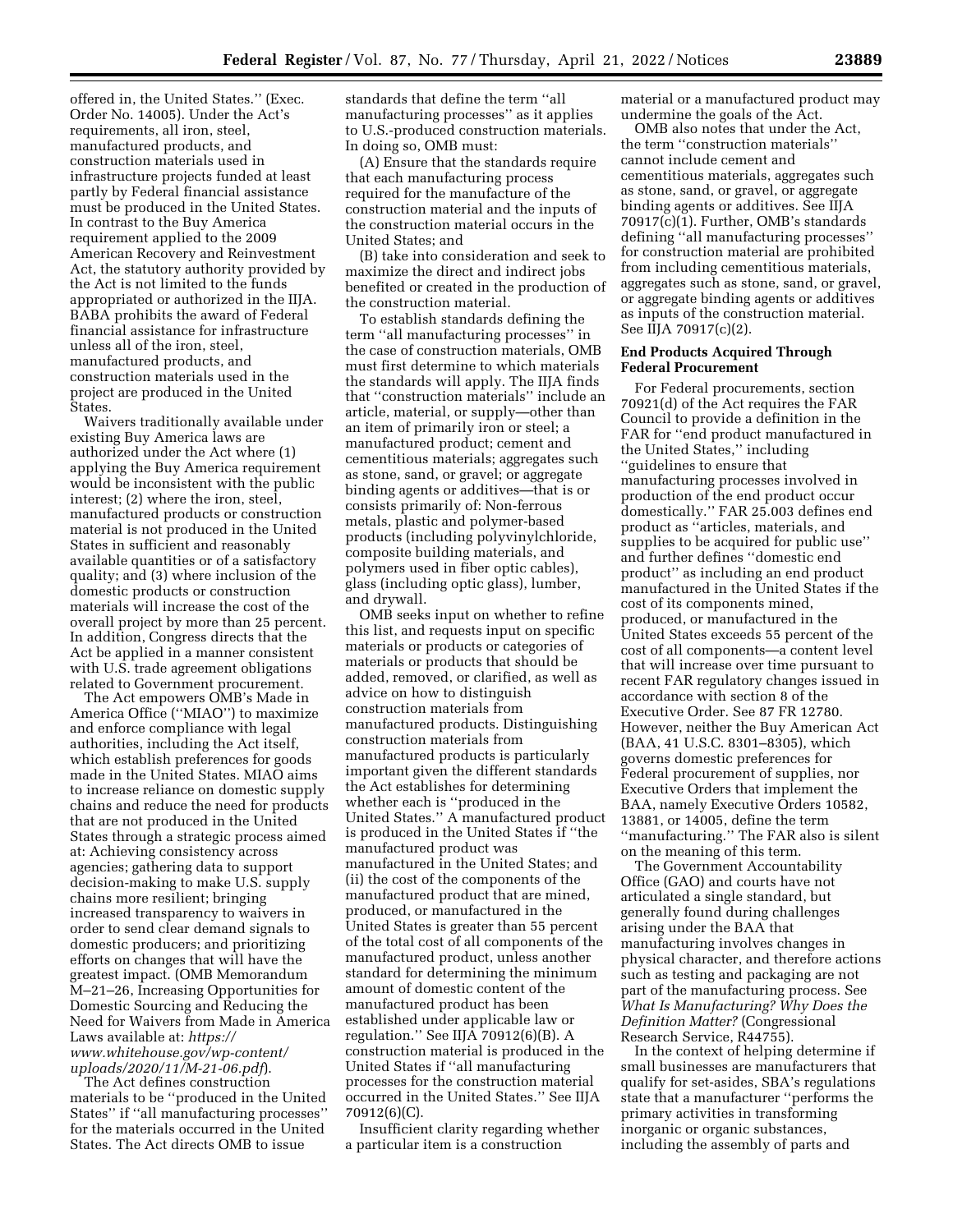components, into the end item being acquired. The end item must possess characteristics which, as a result of mechanical, chemical or human action, it did not possess before the original substances, parts or components were assembled or transformed. The end item may be finished and ready for utilization or consumption, or it may be semi-finished as a raw material to be used in further manufacturing. Firms which perform only minimal operations upon the item being procured do not qualify as manufacturers of the end item. Firms that add substances, parts, or components to an existing end item to modify its performance will not be considered the end item manufacturer where those identical modifications can be performed by and are available from the manufacturer of the existing end item.'' See 13 CFR 121.406(b)(2).

OMB seeks feedback, on the FAR Council's behalf, to inform the definition and guidance on the meaning of manufacturing for purposes of determining if an end product is manufactured in the United States. On its own behalf, OMB seeks information from the public on the value of aligning the definition of manufacturing for the purposes of Federal procurement and Federal financial assistance.

# **Maximizing the Value of Public Feedback**

Responses to this RFI will assist OMB in achieving the goals and objectives of the Act and the Executive Order in the most effective manner possible. Therefore, public input is a vital component of informed policy making. OMB encourages public comment on these questions and seek any other information commenters believe is relevant to OMB's efforts. The type of feedback that would be especially useful includes recommendations for specific definitions, rules, regulations, and policies that will maximize the use of goods, materials, and products produced in the United States while ensuring that infrastructure projects are efficient and effective, including by working to avoid waste, increase the competitiveness of the U.S. economy, improve job opportunities through high labor standards, advance equity and support for underserved and disadvantaged communities, and build resilient infrastructure that helps combat the climate crisis, consistent with Executive Order 14052 on Implementation of the Infrastructure Investment and Jobs Act.

Commenters should identify, with specificity, administrative burdens, program requirements, or unnecessary complexity that may impose unjustified

barriers in general, or that may have adverse effects on equity for all, including individuals who belong to underserved communities that have been denied equitable treatment, such as Black, Latino, and Indigenous and Native American persons, Asian Americans and Pacific Islanders and other persons of color; members of religious minorities; lesbian, gay, bisexual, transgender, and queer (LGBTQ+) persons; persons with disabilities, including learning disabilities; persons who live in rural areas; and persons otherwise adversely affected by persistent poverty or inequality.

Commenters should provide, with as much detail as possible, an explanation why their recommendations advance the statutory and regulatory objectives of the Act. Additionally, where applicable, please provide citations and sources that support your recommendations.

If commenters identify benefits, costs, burdens, loopholes, or shortcomings of particular options for implementing the Act, OMB requests that commenters provide data and evidence to support these conclusions.

## **Specific Questions**

(1) Which materials, products, or categories of materials or products should be included as ''construction materials'' for the purposes of the Act?

(2) What should ''all manufacturing processes'' mean under Section 70912(6)(c) of the Act?

(a) Should the term ''all manufacturing processes'' have the same meaning across all construction materials, or should the standard be set differently for each product, material, or category of product or material?

(b) For example, the equivalent standard for iron and steel products is ''all manufacturing processes, from the initial melting stage through the application of coatings,'' which does not require the iron ore to be mined in the United States, and begins the manufacturing process with ''initial melting.'' What should be the equivalent first process for ''construction materials,'' and should the description be different for lumber, glass, and other construction materials?

(c) If relevant to any construction materials, should ''final assembly'' be considered a manufacturing process? Or should a manufacturing process be limited to processes that alter the properties of a material in some way? If limited to processes that alter the properties of a material, should any particular standard apply? Should the

standard be different for lumber, glass, and other construction materials?

(3) How should agencies distinguish ''construction materials'' from ''manufactured products'' to provide clarity on how to comply with the Act's requirements and ensure efficient and effective administration?

(4) How should OMB take into consideration and seek to maximize the direct and indirect jobs benefited or created in the production of construction materials, as required by the Act?

(5) What is the current and projected capacity of United States manufacturers to supply construction materials that meet the Act's standards? How will this capacity be impacted by the standard provided for ''all manufacturing processes'' under the Act? Please answer this question for any of the following materials that you have responsive information on: non-ferrous metals, plastic and polymer-based products (including polyvinylchloride, composite building materials, and polymers used in fiber optic cables), glass (including optic glass), lumber, and drywall. Please also answer this question for any other material, product, or category of product you identified under question (1) above.

(6) Do you anticipate that United States manufacturers will be able to supply construction materials that meet the Act's standards in sufficient and reasonably available quantities and of a satisfactory quality to all infrastructure projects covered by the Act? Will this ability be impacted by the increased demand for United States manufacturing? Do you foresee supply shortages or other issues for any material? If so, what Federal policies exist that may help alleviate the challenges you identified? Please answer this question for all materials referenced in question (5) above.

(7) How can the Act's waiver transparency requirements and supplier scouting programs be leveraged to identify gaps in domestic sourcing and inform capital investment planning?

(8) How else might OMB spur and incentivize domestic manufacturing of construction materials that meet the Act's standards?

(9) What additional considerations should OMB consider when developing guidance and standards for construction materials?

(10) What guidelines should be considered by OMB and the FAR Council to determine whether an end product that might be procured under the BAA by a Federal agency has been manufactured domestically?